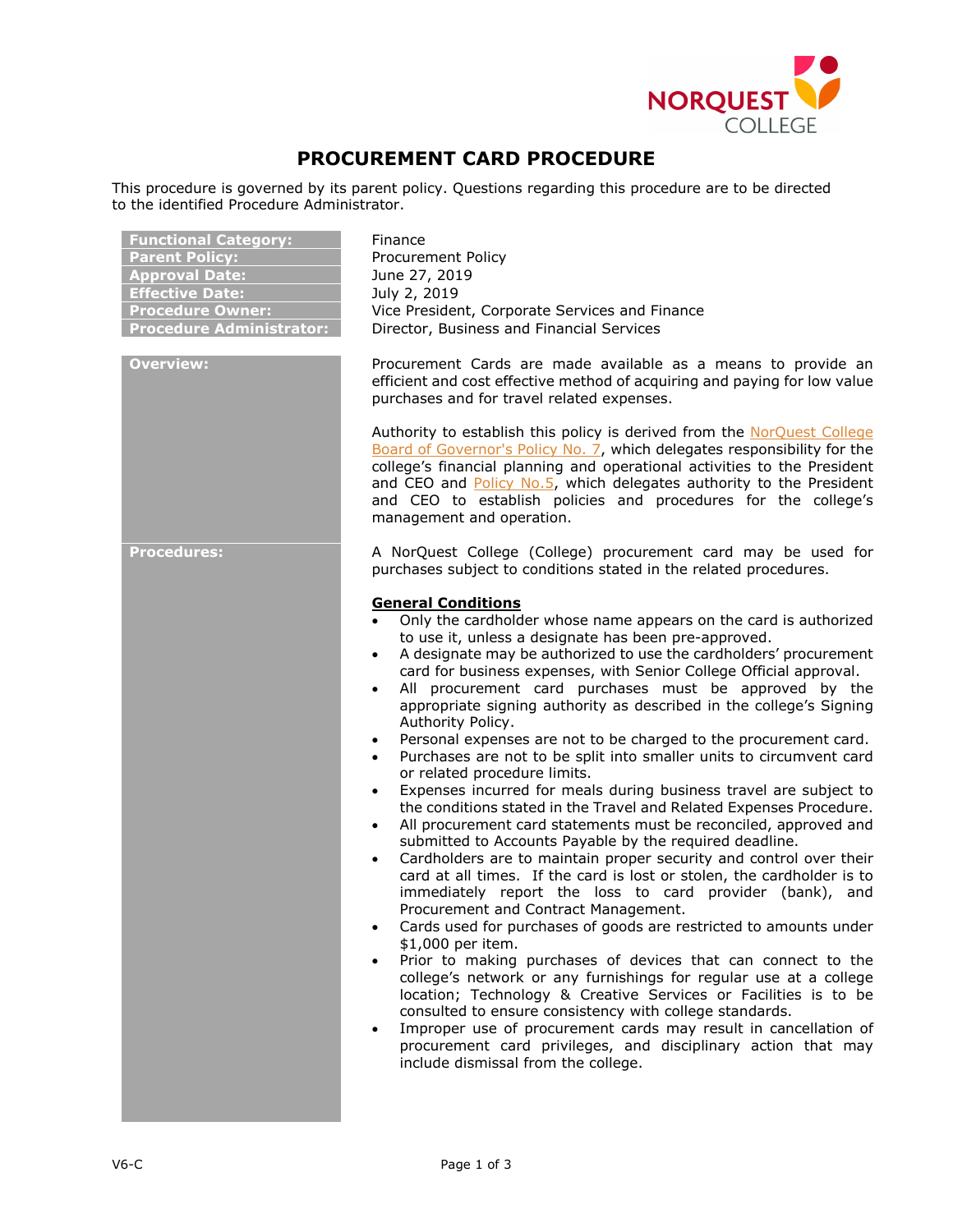|                                                        | <b>Statement reconciliation</b><br>Upon email notification that the statement has been uploaded into<br>PeopleSoft, cardholders will ensure that all expenses charged using<br>PeopleSoft are itemized by date.<br>Cardholders have five (5) working days from the time of notification<br>to reconcile and submit their statements to Accounts Payable.<br>Cardholders may delegate the reconciliation of their cards which is<br>$\bullet$<br>done through the submission of a PeopleSoft access form.<br>Expenses are to be described by subject and supported by itemized<br>$\bullet$<br>receipts.<br>Itemized receipts are to be submitted with the reconciliation.<br>Where a receipt is not available, the employee is to prepare and<br>submit a No Receipt Declaration Form.<br>Please refer to the <b>PeopleSoft Training Resources</b> available on the<br>$\bullet$<br>Q for instructions on using PeopleSoft Expense.                                                                                                                                                                                                                                                                                                                                             |
|--------------------------------------------------------|---------------------------------------------------------------------------------------------------------------------------------------------------------------------------------------------------------------------------------------------------------------------------------------------------------------------------------------------------------------------------------------------------------------------------------------------------------------------------------------------------------------------------------------------------------------------------------------------------------------------------------------------------------------------------------------------------------------------------------------------------------------------------------------------------------------------------------------------------------------------------------------------------------------------------------------------------------------------------------------------------------------------------------------------------------------------------------------------------------------------------------------------------------------------------------------------------------------------------------------------------------------------------------|
|                                                        | <b>Request/Approval Actions</b><br>Requests for a procurement card are made by way of the<br>Procurement Card Application Form. The form is available by<br>contacting<br>Procurement<br>Contract<br>Management<br>and<br>at<br>procurementandcontracts@norquest.ca.<br>Cards will only be issued to permanent and term employees of the<br>college.<br>Spend limits are to be discussed with Procurement and Contract<br>Management and listed on the form prior to submitting for approval.<br>Where spend limits are not designated, Single Transaction Limits<br>will be set at \$1000 and Monthly Credit Limits to \$2500.<br>Dean or Director signature is required prior to submitting to a Senior<br>College Official for approval.<br>In alignment with the Signing Authority Policy, a Senior College<br>Official must approve requests for procurement cards.<br>Once the Application form is approved, Procurement and Contract<br>$\bullet$<br>Management will proceed with the request for the card.<br>If the cardholder is requesting a designate be added, a separate<br>Procurement Card Application form for the designate is to be filled out<br>for approval. Approval must be received before the designate may use<br>the cardholders' procurement card. |
| <b>Definitions:</b>                                    | Itemized receipt: a receipt provided by the vendor or supplier which<br>itemizes the goods or services purchased, indicates the date, name of<br>facility, a description of all items, amount of taxes charged and a total.<br>Senior College Officials: includes members of the NorQuest College<br>Board of Governors, President and CEO, and Vice Presidents.                                                                                                                                                                                                                                                                                                                                                                                                                                                                                                                                                                                                                                                                                                                                                                                                                                                                                                                |
| <b>Related NorQuest College</b><br><b>Information:</b> | <b>Disclosure of Travel and Expenses Policy</b><br>$\bullet$<br><b>Goods and Services Procurement Procedure</b><br>۰<br><b>Hosting Procedure</b><br>٠<br>No Receipt Declaration Form<br>٠<br><b>PeopleSoft Training Resources</b><br>۰<br>Procurement Card Application Form (available from Procurement<br>$\bullet$<br>and Contract Management)<br><b>Procurement Policy</b><br>٠<br><b>Professional Development Support Procedure</b><br>٠<br><b>Signing Authority Policy</b><br><b>Travel and Business Expense Policy</b>                                                                                                                                                                                                                                                                                                                                                                                                                                                                                                                                                                                                                                                                                                                                                    |